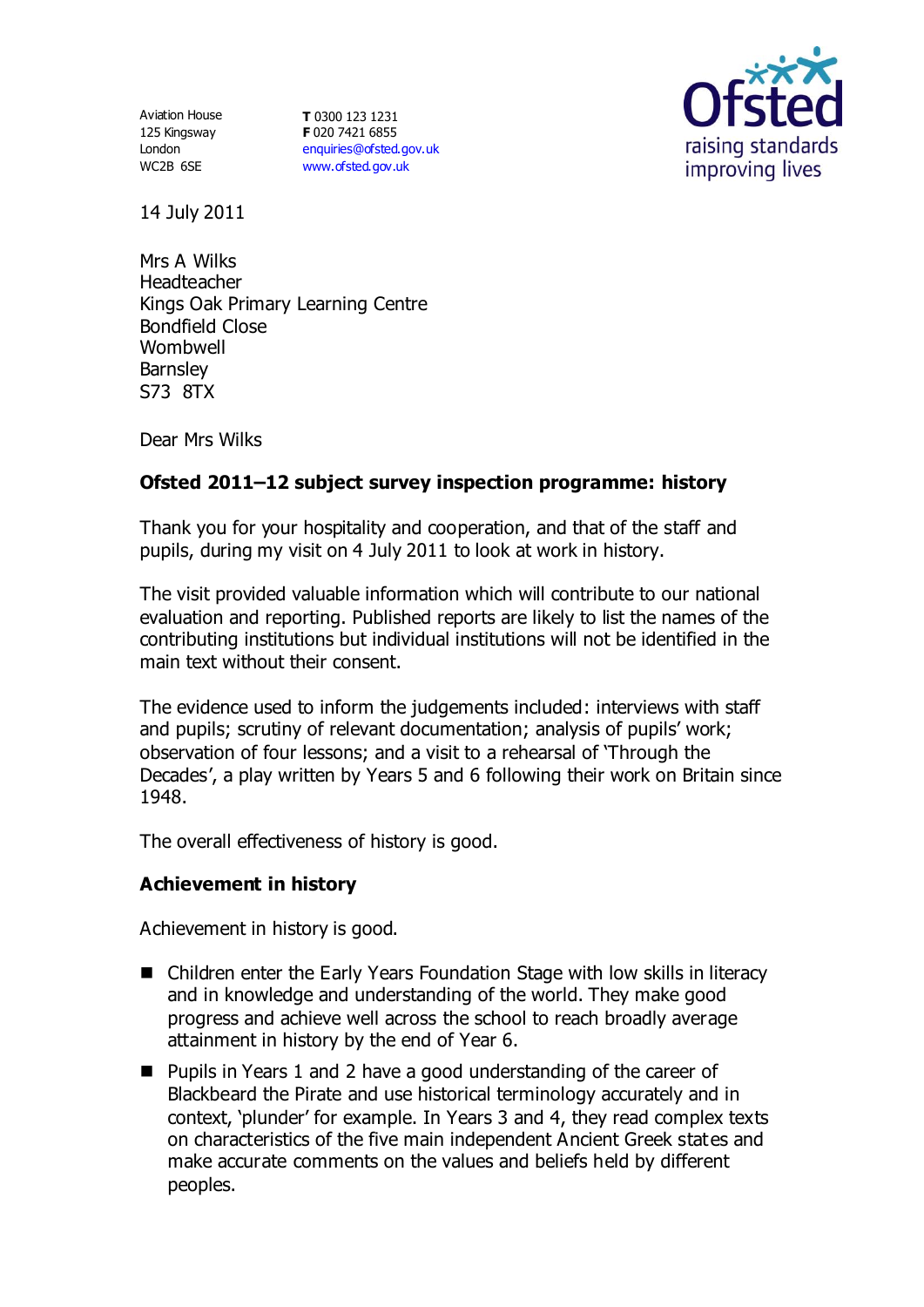- In Years 5 and 6, pupils interpret a variety of photographs on the Miners' Strike with accuracy and give reasoned arguments about the relative merits of the views of the government and of the National Union of Mineworkers. They are aware that sources are not always trustworthy, however, their understanding of how historians make their judgements is underdeveloped.
- Pupils' personal development in history is outstanding. Many say that history is their favourite subject and their behaviour and engagement in the subject-matter during lessons are of the highest order. They have a high regard for their teachers and for the other adults who work with them. They value the opportunities they have to express their views on what they would like to learn and were delighted when their teachers introduced a topic on world records.

# **Quality of teaching in history**

The quality of teaching in history is good.

- In the best lessons, such as an outstanding session on the Olympic Games in Ancient Greece, expectations are high and realistic challenge enables pupils of all abilities to reach the standards of which they are capable. The school recognises, however, that the challenge for more able pupils is not always consistent across the school.
- Lesson preparation is detailed and demonstrates teachers' secure subject and pedagogical knowledge. For example, teachers recognise the benefits which accrue when pupils are given opportunities to act as extra learning resources for each other. As a result, pupils work well in groups and enjoy challenging and learning from each other. For example, pupils in Years 5 and 6 are fascinated when they discuss the possibility that the American moon landings in 1960 were an elaborate hoax.
- Ongoing assessment in class is good and teachers regularly amend their approach to ensure that pupils' individual needs are met. However, staff are aware that a more formal system of assessment is of the essence if both pupils and teachers are to recognise more clearly the progress that pupils are making over time in the acquisition of discrete historical skills.

### **Quality of the curriculum in history**

The quality of the curriculum in history is good.

- $\blacksquare$  History operates as part of the creative curriculum, but the school fully meets the national requirements for the subject. The emphasis is on pupils learning through enquiry and through first-hand experiences.
- Curriculum planning in history is good and has pupils' acquisition of discrete historical skills as its starting point. The curriculum is under continuous review and staff are currently examining ways to ensure that pupils acquire chronological skills more effectively in Key Stage 1.
- $\blacksquare$  The wide range of enrichment activities includes visits, visitors and historical theme days. Pupils are often immersed in history, for example